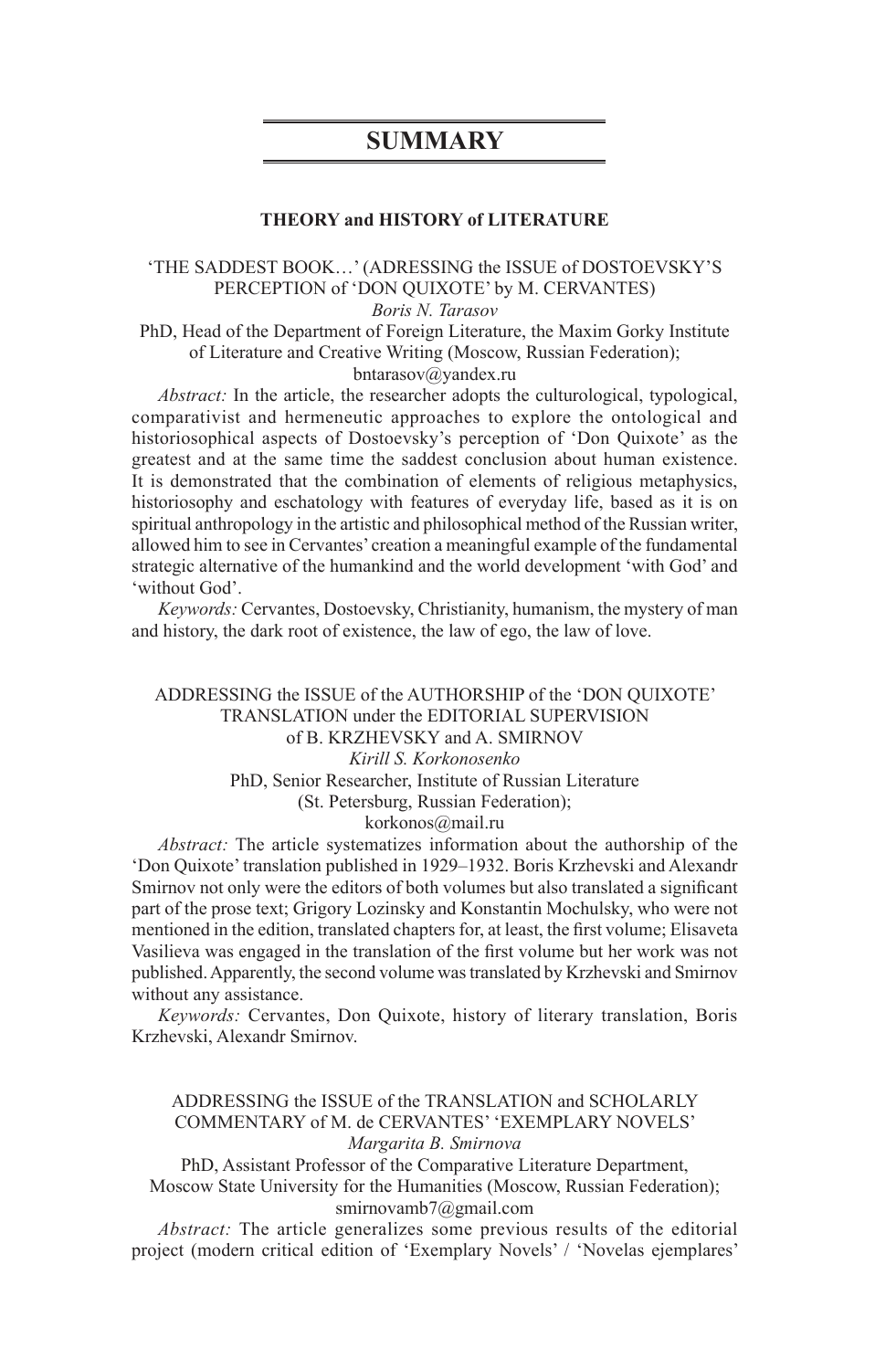by M. de Cervantes) which we are working on in collaboration with a distinguished Russian cervantist Svetlana Piskunova, who is supposed to provide it with a scholarly article. My task is to revise the translation made by B. A. Krzhevsky for the first academy publication of this text in Russia (1934) and to provide the new edition with annotations. As far as the translation is concerned, three types of errors can be pointed out: 1) semantic mistakes, which can be explained by the fact that the translator didn't have at his disposal a textologically revised Spanish text of the novels and dictionaries of XVII-XVIII centuries; 2) stylistic faults, which deform the imagery of Cervantes (metaphors, wordplay, etc.); 3) disregard of intertextual allusions (such as rhetorical, poetic, Biblical allusions, etc.). Although our interference in the translation by Krzhevsky must be utterly delicate, some of these errors can be corrected, but the main part of them is to be compensated exclusively by commentary, which is supposed to be extremely analytic and mustn't be reduced to mere realia, such as names, dates and toponyms.

*Keywords:* Cervantes, 'Exemplary Novels' / 'Novelas ejemplares', translation, critical notes, B. A. Krzhevsky*.*

### SELF-PORTRAIT in the MIRRORS: CERVANTES and VELÁZQUEZ *Natalia A. Pastushkova*

PhD, Senior Researcher at School of Advanced Studies, the Humanities of the Russian Presidential Academy of National Economy and Public Administration; Associate Professor at the Department of Comparative Literature,

Institute for Philology and History, RSUH (Moscow, Russian Federation); past\_nat@yahoo.com

*Abstract:* The article focuses on comparison of two great individuals from the Spanish Golden Age, Miguel de Cervantes and Diego de Velázquez, through the prism of their personalities reflected in the novel 'Don Quixote' and the picture 'Meninas'. The way the author's 'self' is reflected in their works, the construction of their systems of characters, and their self-representation let us discover similarity between the perspectives of Cervantes and Velázquez. The two geniuses became the creators of the 'novel about novel' and the 'picture about picture'.

*Keywords:* Cervantes, 'Don Quixote', Velázquez, Golden Age.

## 'PEDRO de URDEMALAS' by CERVANTES as the INTERTEXT for 'THE FOREST' by A. OSTROVSKY

*Olga A. Svetlakova*

PhD, Associate Professor, Foreign Literature Department, Faculty of Philology, St.Petersburg State University

(St. Petersburg, Russian Federation);

nerdanel63@gmail.com

*Abstract*: Alexander Ostrovsky's Russian translations of Cervantes' interludes, or *entremeses*, is a well-known but understudied literary-historical phenomenon. Ostrovsky often dubbed as 'the Russian Shakespeare' draws on Cervantes' heritage not to a lesser degree than on Shakespearean drama. For Russian theatre Ostrovsky represents the same stage in the development of drama as Cervantes and Shakespeare in their respective national traditions. *Pedro de Urdemalas,* the play well known to Ostrovsky, shares a metadramatic self-reflective mode with Ostrovsky's *The Forest* (*Лес*, 1871).

*Keywords*: Cervantes, Ostrovsky, drama, metadrama.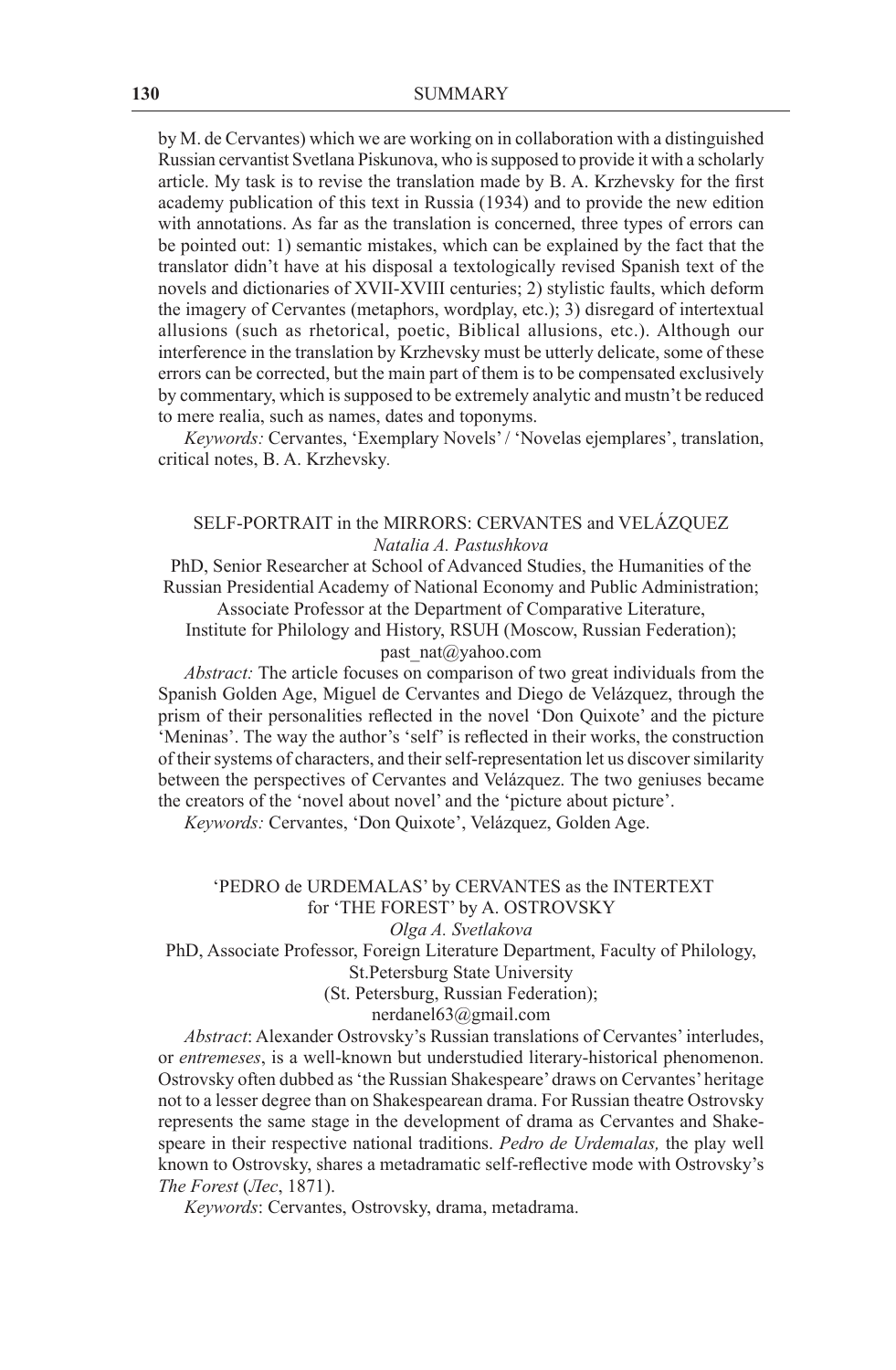## ON the HISTORY of ENGLISH TRANSLATIONS of DON QUIXOTE by MIGUEL de CERVANTES

*Elena A. Keshokova*

PhD, Associate Professor of the Department of Foreign Literature, the Maxim Gorky Institute of Literature and Creative Writing

(Moscow, Russian Federation);

keshokova2014@yandex.ru

The article is devoted to the 400 year history of English translations of 'Don Quixote' by Miguel de Cervantes. Each translation is an individual reading of the original text, its involuntary interpretation, largely determined by the literary and aesthetic preferences of the translator, time and artistic tasks that he sets for himself.

*Keywords*: Cervantes, Don Quixote, translation, the Cervantes tradition, English humour.

#### THE PHENOMENON of QUIXOTISM in the PROSE by LU XUN and VLADIMIR MAKANIN *Gun Tsintsin*

Undergraduate, Philological Faculty, the Lomonosov Moscow State University (Moscow, Russian Federation);

#### qingqinggong@mail.ru

*Abstract*: This paper addresses the phenomenon of quixotism in 'The True Story of Ah Q' by Lu Xun and in 'The Ancestor', 'The Chase' and 'The Antileader' by Vladimir Makanin. It considers the evolution of the image of Don Quixote in Chinese and Russian literature of the 20 century.

*Keywords*: Cervantes, Quixotism, Lu Xun's prose, V. Makanin's prose, intertext.

### THE INTERPRETATION of CERVANTES' WORKS at THEATRE FESTIVALS in SPAIN

#### *Ekaterina A. Artamonova*

PhD in History of Art, Foreign Languages Department, Moscow Institute of Physics and Technology, the Lomonosov Moscow State University (Moscow, Russian Federation);

catalina.artamonova@gmail.com

*Abstract*: This article describes the most important performances based on the works of Cervantes, which were shown at theater festivals in Spain in the year of 400th anniversary of the writer's death. How a literary work is interpreted on stage plays a significant role in the literary and cultural life of modern Spain where there is a particular concern about preserving authenticity of the texts by Cervantes. The scientific novelty of the article is related to the fact that no researchers have previously addressed the problem of interpretation of these works on the festival theater stage, so the author hopes to attract the attention of the wide circles of researchers and to continue her own work on this subject.

*Keywords*: Spanish Golden Age Theatre, Miguel Cervantes, theatre festivals, contemporary theatre.

### ABOUT the HISTORY of PUBLICATION in 1988 of NIKOLAY KARAMZ-IN'S 'MEMOIR on ANCIENT and MODERN RUSSIA'

*Alexandr Yu. Seguen*

Prose writer, Associate Professor, Creative Writing Department, Leader of the Prose Seminar, the Maxim Gorky Institute of Literature and Creative Writing (Moscow, Russian Federation);

litmasterstvol@litinstitut.ru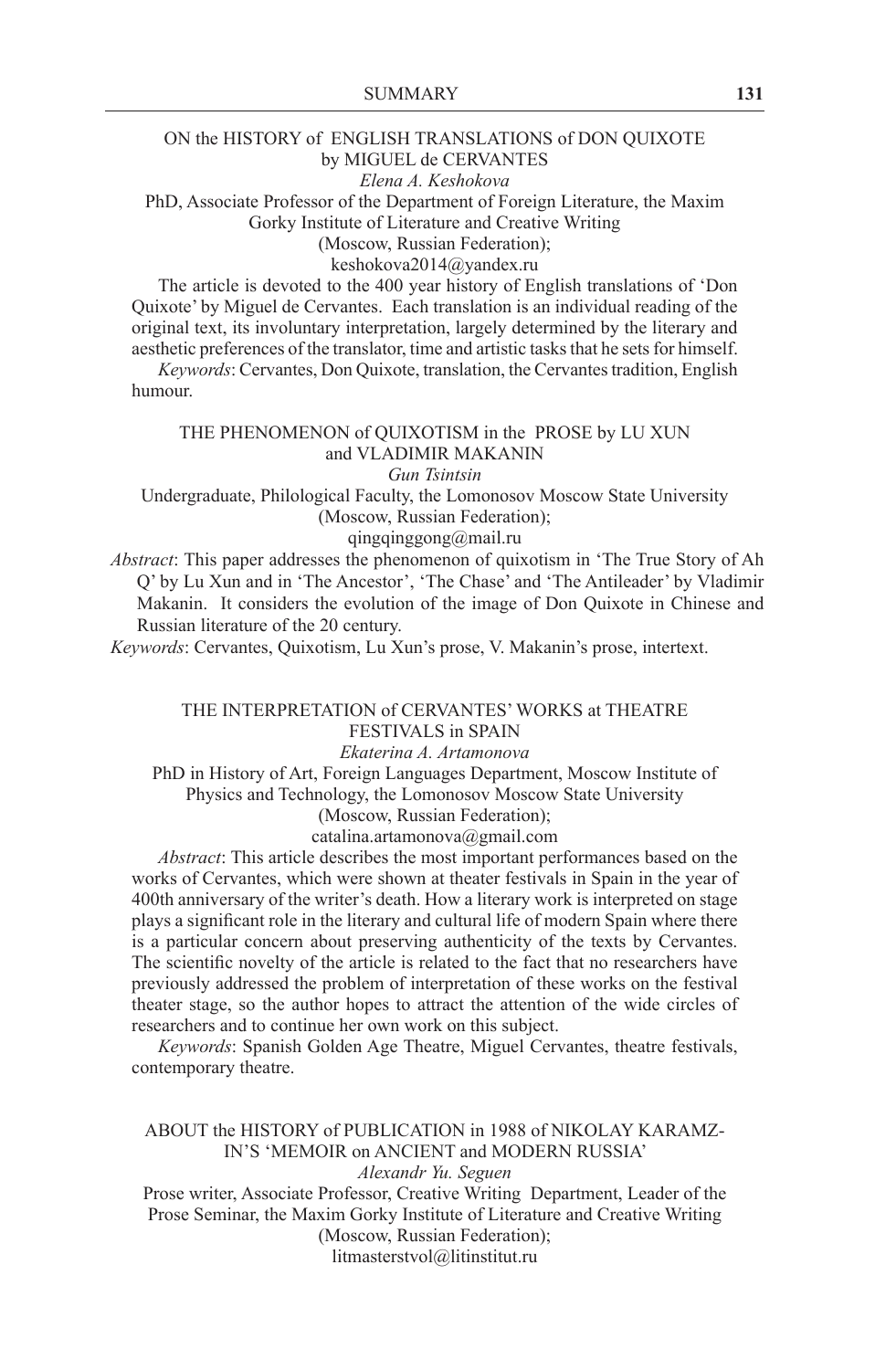*Abstract*: The article is based on the paper delivered at «Nikolay Karamzin as a Writer, Historian and Philologist» conference. It gives the details of the first post-soviet publication of Nikolay Karamzin's treatise entitled «Memoir on Ancient and Modern Russia» (first publication in Berlin in 1861; in Russia in 1900). The author of the article outlines the historical, cultural and contemporary context of the publication.

*Keywords*: Nikolay Karamzin, Russia, autocracy, Alexander I, Pyotr Vyazemsky, Yury Lotman, 'Literary Studies'

#### **LINGUISTICS**

#### IMAGE of the AUTHOR in N.M. KARAMZIN'S LETTERS to I. I. DMITRIEV

### *Yuri M. Papyan*

*PhD,* Associate Professor of the Russian Language and Stylistics Department, the Maxim Gorky Institute of Literature and Creative Writing

(Moscow, Russian Federation);

#### upapyan@mail.ru

*Abstract:*The article examines the correlation of the subject-logical and emotional-expressive components of the text organization (verbal sequences) in N.M. Karamzin's letters to I.I. Dmitriev, which reflects the main aspects in the choice and organization of expressive means within the meaningful verbal whole: it is impossible to build messages without the subject-logical components, as well as emotionally expressive ones, that always have an evaluative character, indicate the author's attitude to the narrative. The analysis of the use of the Russian language in Karamzin's letters casts light on the stylistic differences that do not give grounds for linking the works written before 1803 to the ones written after the given date: in the former we can sense a preset image of a sentimental narrator, in the latter – a passionate researcher, who bases his ideas on the facts that lead him to generalizations and assessments of the past events. The examined letters are deprived of such distinction in the use of language, inextricably linked with the creative activity of Karamzin.

*Keywords:* text style, subject-logical, emotional and expressive side of content and expression, verbal sequences, linguistic composition, image of the author.

#### **SOCIAL SCIENCES**

### NIKOLAY KARAMZIN AS THE POET OF EMPIRE

*Alexey Saveliev*

Historian, Chief Editor of "History" journal, "1 September" Publishing House (Moscow, Russian Federation)

m-fond995@mail.ru

The article examines the outlook of Nikolay Karamzin on the phenomenon of the imperial statehood as it is outlined in *History of the Russian State* and his other works. It sets forth the main criteria for the definition of imperial statehood, as well as the key events marking the principal stages in the building up of the Russian Empire.

*Keywords*: Nikolay Karamzin, «History of the Russian State», empire, conservatism, «the polish question».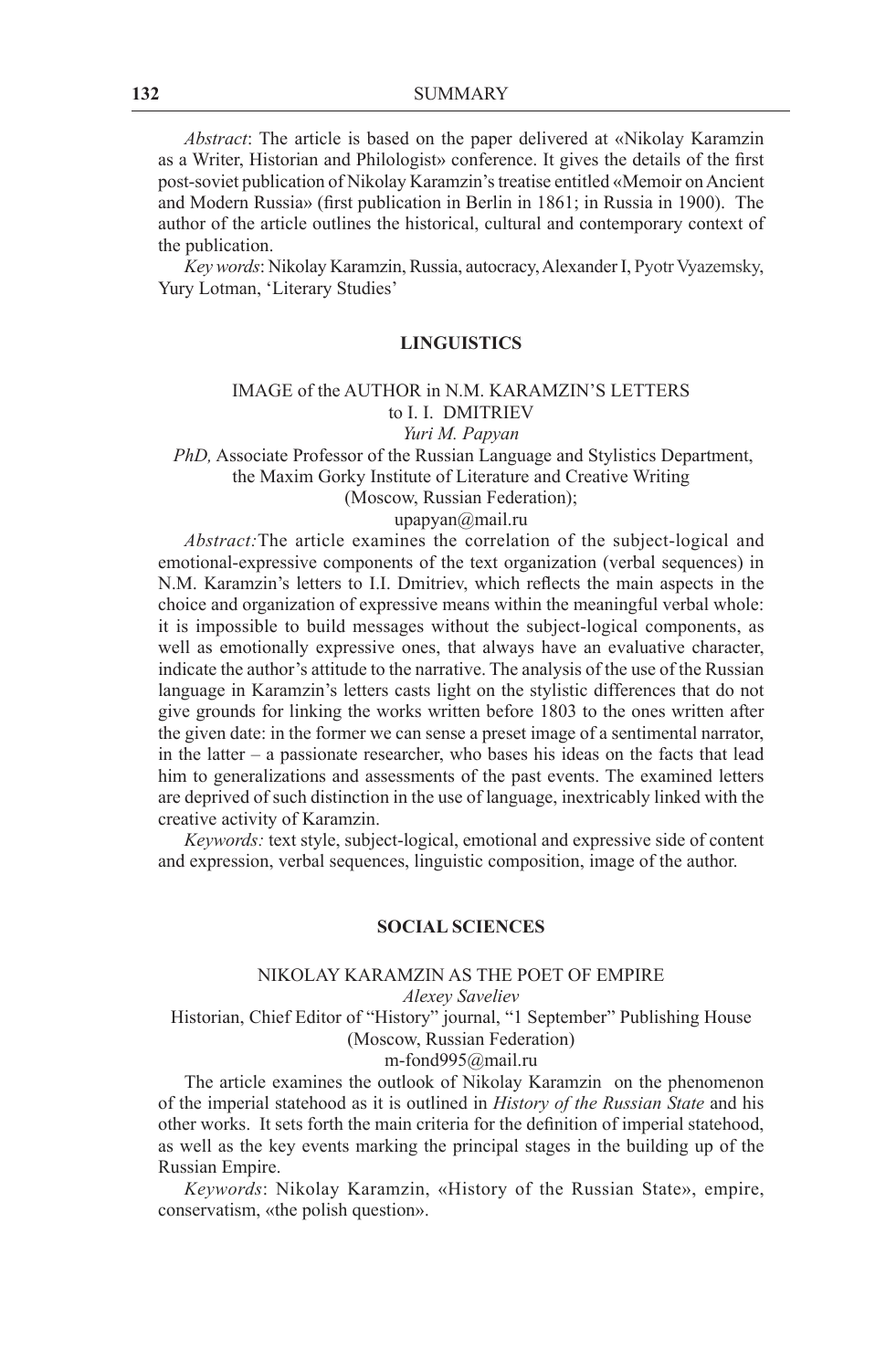#### **LITERARY STUDIES**

### A SKETCH as an EXAM

### *Experiments and the Beginning of Theory*

*Abstract*: The leaders of poetry, prose, drama, literary criticism, essay and journalism, and literary translation workshops at the Maxim Gorky Institute of Literature and Creative Writing share their experience of instructing the students and post-graduates during entrance exams when they write their sketches and later when they study at the Institute. The former reflect upon the difficulties and impediments that the students have to overcome.

*Key words*: literary sketch, author, theme, plot, reality, fiction, detail, character

### **REVIEWS**

#### 'THE THINKING REED' in FRANCE

*Boris Tarassov*. Pascal et la culture russe. Paris, Classiques Garnier, coll. Univers Port-Royal, Traduction de Françoise Lesourd, 2016. 354 p.

The review of professor Françoise Lesourd, one of the prominent specialists in Russian culture, translator of the works of Russian philosophers and thinkers (Jean Moulin University Lyon 3), deals with the French translation of

B. N. Tarasov's book 'The Thinking Reed'. The translation was published in Paris. It is noted that the work gives a thorough analysis of the significance of Pascal's creativity for Russian scientists, writers and philosophers at every stage of its studying (from the eighteenth to the first half of the twentieth century). The publication of this book in French has a unique significance as it gives the French public a clear idea of the works on Russian spiritual culture through the perception of one of the most famous French thinkers.

In October 2016, in connection with the publication of the French translation of the book 'The Thinking Reed', the University of Lyon 3 (Faculty of Philosophy) organized an international conference dedicated to the studies of Pascal. The conference was attended by Boris Tarasov, Artyom Krotov , head of the History of Culture Department (Faculty of Philosophy of the Lomonosov Moscow State University), Loran Thirouin, professor of the University of Lyon 2, one of the prominent representatives of modern Pascal studies, philosophers Pierre Sossat and Igor Sokologorsky. The conference was opened by Bruno Renchard, dean of the Faculty of Philosophy.

*Keywords:* Pascal, B. N. Tarasov, "Thoughts", A.S. Khomyakov, Leo Tolstoy, V. V. Rozanov, Pavel Florensky, Lev Karsavin, Lev Shestov.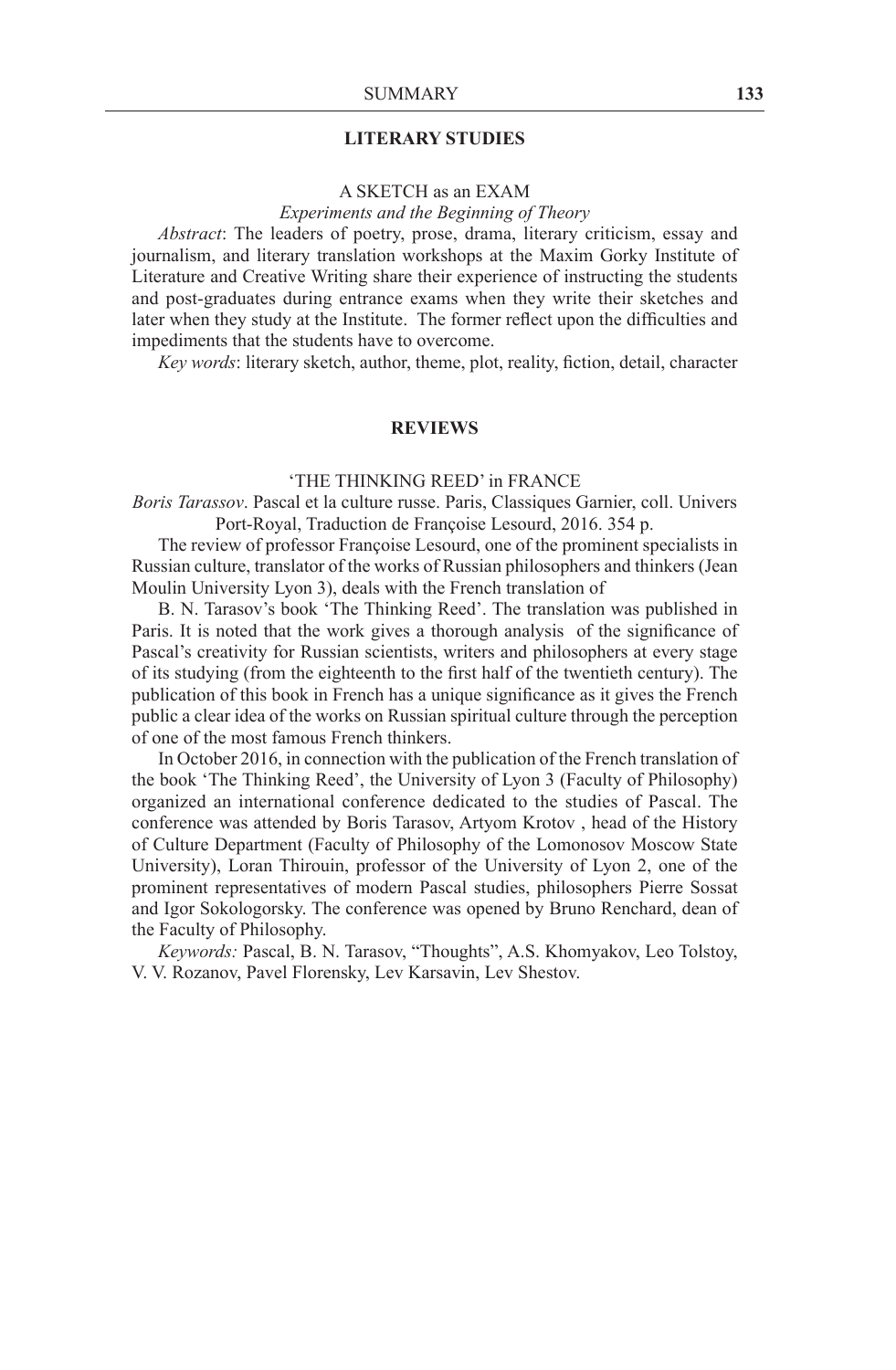#### **CHRONICLE**

#### ANNUAL CONFERENCE 'THE PATH of an INTELLECTUAL in SCIENCE AND CREATIVITY' (November 24, 2016, Moscow, the Maxim Gorky Institute of Literature

and Creative Writing)

*I .A. Gvozdeva, T. B. Gvozdeva*

On 24 November 2016 the Maxim Gorky Institute of Literature

and Creative Writing held an annual conference 'The Path of an Intellectual in Science and Creativity'. The conference was attended by teachers and researchers of the Literary Institute, the Faculty of History of the Lomonosov Moscow State University, the Russian State University for the Humanities and the Kutafin Moscow State Law Academy. After the conference, the 2nd year students of the Literary Institute presented the play "Troy" based on the works of ancient authors.

The main papers of the conference are given below.

T.B. GVOZDEVA (the Maxim Gorky Institute of Literature and Creative Writing) CREATIVE INTELLIGENTSIA AT THE OLYMPIC GAMES OF ANCIENT ELLADA

> A. V. LOGINOV (the Kutafin MSUA) PUNISHMENT as seen by HOMER

E. V. BULYCHEVA (RSUH) THEOPHRASTUS AND ITS COMMUNITY OF INTELLECTUALS IN LYCIA

> I. A. GVOZDEVA (The Lomonosov Moscow State University, the Maxim Gorky Institute of Literature and Creative Writing) IULIUS FRONTINUS, the FOUNDER of AGRIMENSURA and the AGRARIAN RIGHT of ANCIENT ROME

V.O. NIKISHIN (The Lomonosov Moscow State University) CONFRONTATION OR COOPERATION? VIEW OF GRECO-ROMAN INTELLECTUALS ON THE PROBLEM OF RELATIONSHIP WITH OUTSIDERS

V. A. KONYUKHOV (The Lomonosov Moscow State University) TITUS LIVIUS as HISTORIAN, WRITER, CREATOR

L. G. ELISEEVA (The Lomonosov Moscow State University) AUGUSTE de CHOISEUL- GOUFFIER and his ROLE in the WORLD EPIGRAPHY

E. E. YURCHIK (The Lomonosov Moscow State University, the Maxim Gorky Institute of Literature and Creative Writing) A. S. TRACHEVSKY (1838-1906), the RUSSIAN HISTORIAN and HISPANIST

### SCIENTIFIC and PRACTICAL CONFERENCE and WORKSHOP 'NIKOLAY KARAMZIN as a WRITER, HISTORIAN and PHILOLOGIST' (December 13 and 14, 2016,

the Maxim Gorky Institute of Literature and Creative Writing) *Abstract*: The review offers the essence of the main papers at the scientific and practical conference dedicated to Nikolay Karamzin. The conference aimed at highlighting the diverse legacy of the author of the 'History of the Russian State'